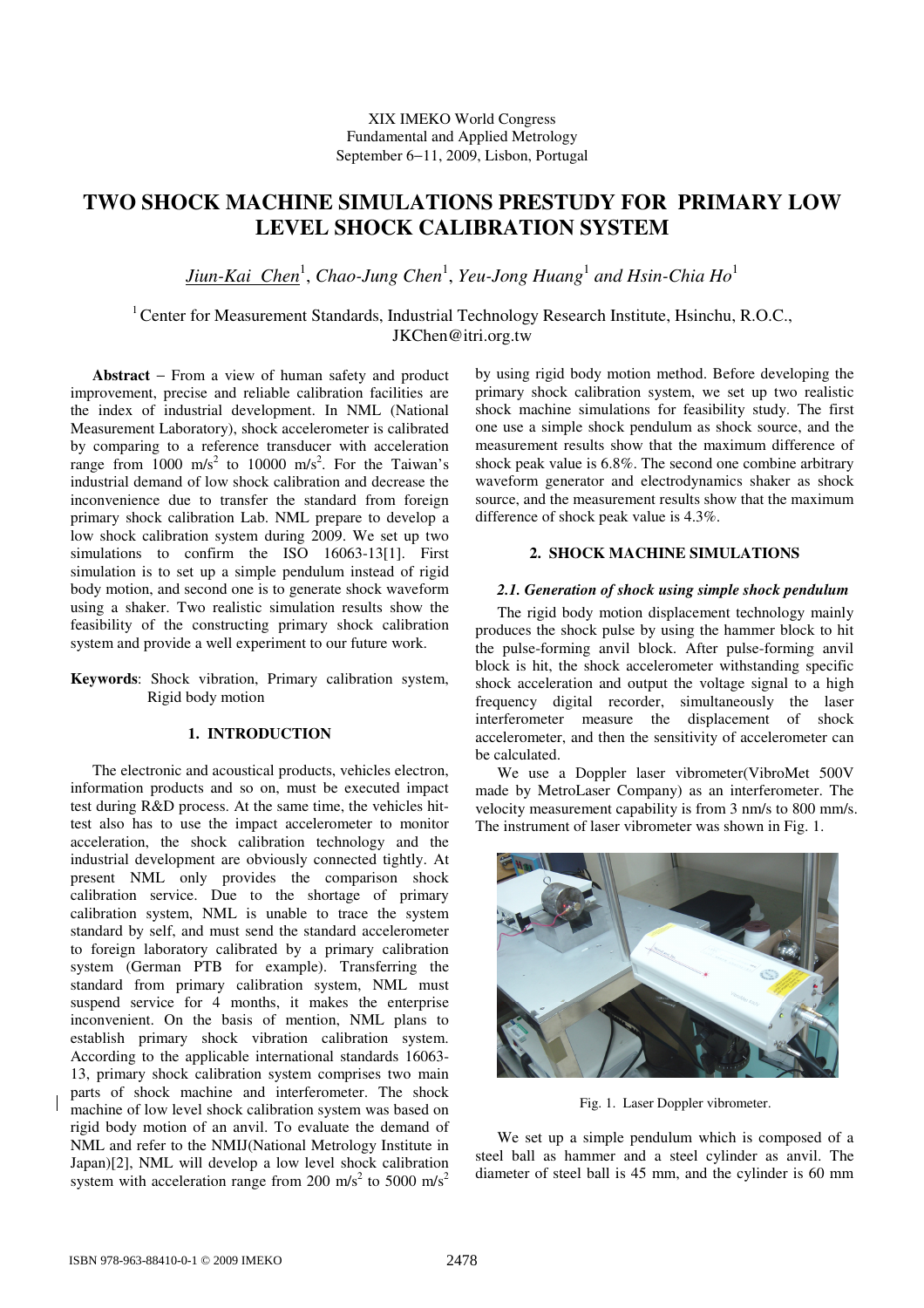(diameter) x 60 mm (height). A pulse forming rubber with 4 mm diameter is attached on anvil, at the same time we bolt an ENDEVCO 2270 accelerometer in the opposite side. To avoid rotation when the anvil was struck by the hammer, we put the anvil on a straight guide block. The instrument of simple shock pendulum was shown in Fig. 2.



Fig. 2. Simple shock pendulum.

#### *2.2. Generation of shock using shaker*

In about the mid-1950s, according to the development of electrodynamics shakers for realization of vibration test, the need for a realization of shocks on this facility was quickly felt. This simulation is shown in fig. 3. We define a Gaussian waveform with arbitrary waveform generator, and output the signal to shaker. The Gaussian waveform is set up in a period of 200 Hz, and the duration time about 1 millisecond.



Fig. 3. The shaker generates shock pulse.

We also use a Doppler laser vibrometer as interferometer which were mentioned in *2.1*.

## **3. SIMULATION RESULTS**

#### *3.1. Generation of shock using simple shock pendulum*

The measurement result of the output signal from accelerometer is shown in fig. 4 and from laser Doppler is shown in fig. 5. Thought out the calculation, the peak shock acceleration value of accelerometer is  $513 \text{ m/s}^2$  and the peak shock acceleration value of laser Doppler vibrometer is 500  $m/s<sup>2</sup>$ .



Fig. 4. The output signal from accelerometer.



Fig. 5. The output signal from laser Doppler vibrometer.

Six serial experiments had been done and the peak shock value derived from accelerometer and laser Doppler vibrometer were listed in table 1. It shows the difference between the peak shock value from laser Doppler vibrometer and accelerometer is variation from 2.4% to 6.8%.

Table 1. The peak shock acceleration value in six serial experiments.

|                                                  | 1st | 2nd                              | 3rd | 4th | 5th | 6th |
|--------------------------------------------------|-----|----------------------------------|-----|-----|-----|-----|
| Peak shock value $(m/s^2)$<br>from Laser Doppler | 500 | 530                              | 478 | 483 | 540 | 511 |
| Peak shock value $(m/s^2)$<br>from Accelerometer | 512 | 563                              | 502 | 498 | 577 | 538 |
| Difference Error                                 |     | $2.4\%$ 6.2% 5.0% 3.1% 6.8% 5.3% |     |     |     |     |

#### *3.2. Generation of shock using shaker*

Due to the electronic limitations of the shaker and the output voltage of the amplifier, we generate two peak shock value 10 m/s<sup>2</sup> and 50 m/s<sup>2</sup>. In the case of 50 m/s<sup>2</sup>, the output